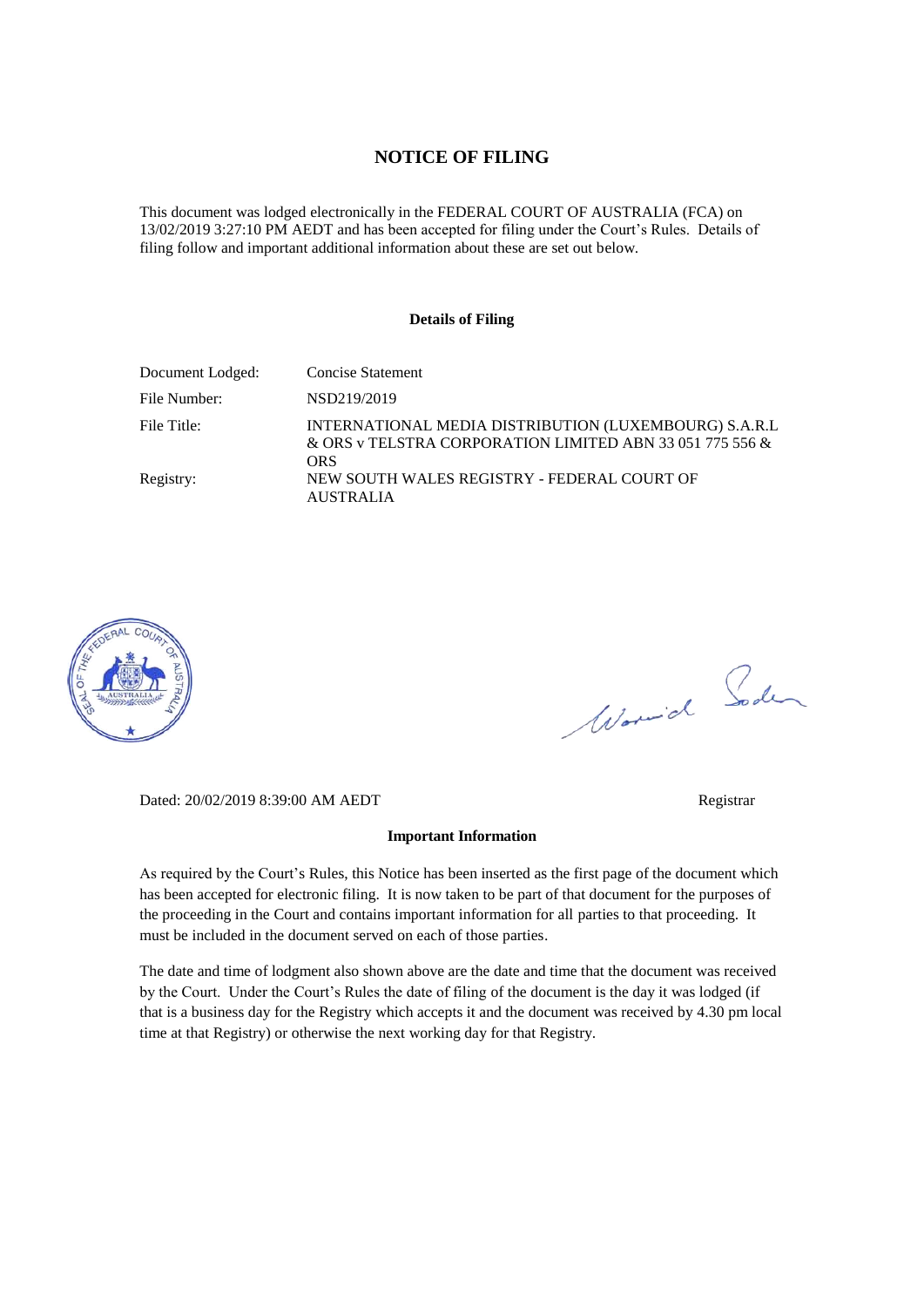

# **Concise Statement**

Federal Court of Australia No. No. District Registry: New South Wales Division: General

**INTERNATIONAL MEDIA DISTRIBUTION (LUXEMBOURG) S.à.r.l** and others named in Schedule 1

**Applicants** 

**TELSTRA CORPORATION LIMITED (ACN 051 775 556)** and others named in Schedule 1 **Respondents** 

## **A. IMPORTANT FACTS GIVING RISE TO THE CLAIM**

1. The Applicants are owners or exclusive licensees of copyright in Australia in television broadcasts of certain television channels (**Applicants' Copyright Broadcasts**).

### **Particulars**

The Applicants' Copyright Broadcasts and each of their respective owners and exclusive licensees are identified in Annexure A.

2. In relation to certain of the Applicants' Copyright Broadcasts, the Applicants seek leave of the Court pursuant to section 120 of the *Copyright Act 1968* (Cth) (the **Act**) to proceed in this action without joining certain copyright owners as parties to this proceeding.

### **Particulars**

These copyright owners of the relevant Applicants' Copyright Broadcasts are identified in Annexure B.

- 3. The Respondents are:
	- (a) carriage service providers which provide Internet access services to the public; and
	- (b) members of the five corporate groups indicated below:

| Filed on behalf of                        | The Applicants                                   |  |
|-------------------------------------------|--------------------------------------------------|--|
| Prepared by                               | <b>Andrew Gavin Stewart</b>                      |  |
| Law firm                                  | <b>Baker McKenzie</b>                            |  |
| $(02)$ 8922 5117<br>Tel                   | $(02)$ 9225 1595<br>Fax                          |  |
| Email<br>andrew.stewart@bakermckenzie.com |                                                  |  |
| <b>Address for service</b>                | <b>Baker McKenzie, Solicitors</b>                |  |
| (include state and postcode)              | Level 46, 100 Barangaroo Avenue, Sydney NSW 2000 |  |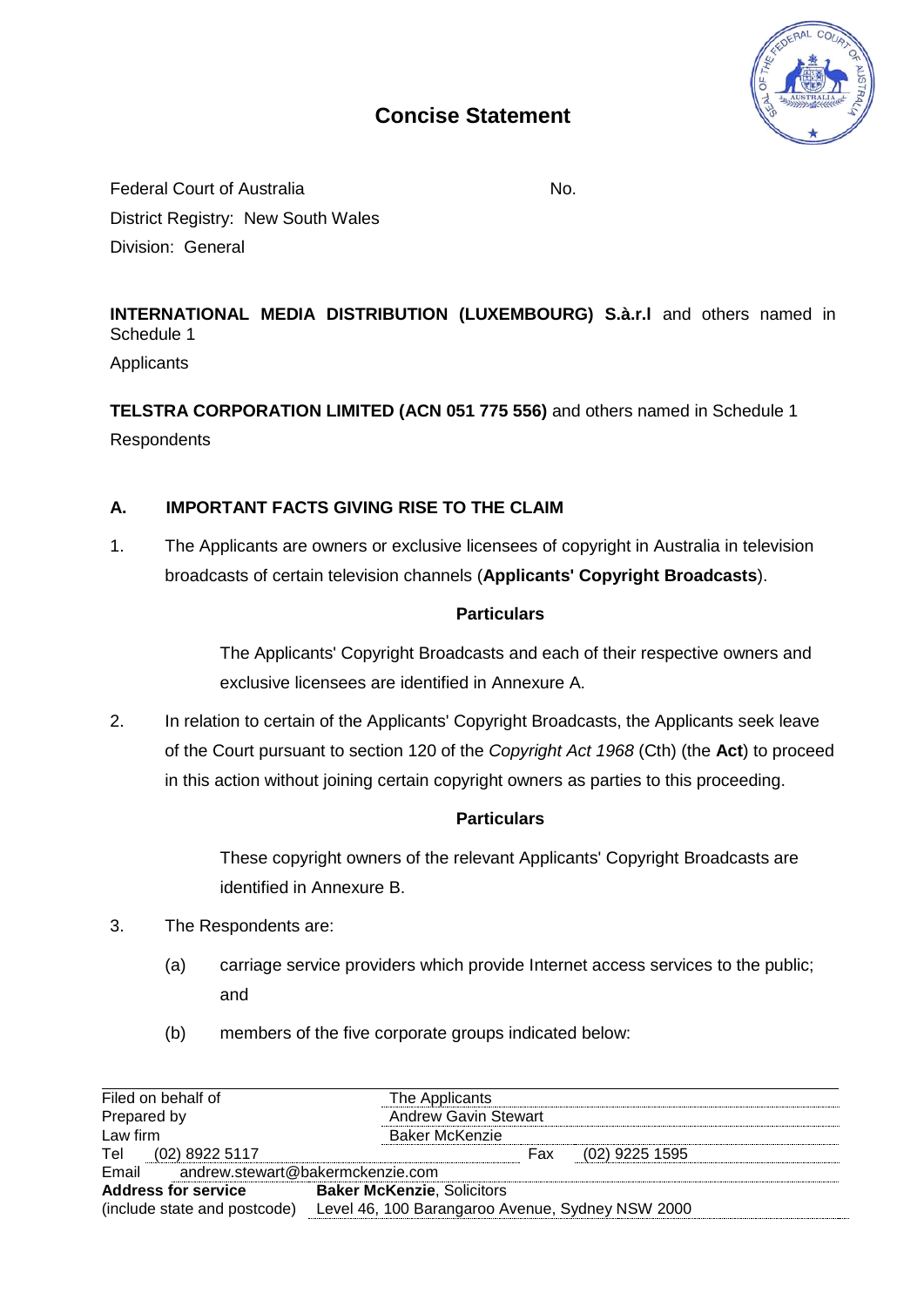| Group      | <b>Respondents</b>                       |
|------------|------------------------------------------|
| Telstra    | <b>First to Third Respondents</b>        |
| Optus      | Fourth to Thirteenth Respondents         |
| Vocus      | Fourteenth to Thirty-First Respondents   |
| <b>TPG</b> | Thirty-Second to Forty-Ninth Respondents |
| VHA        | Fiftieth to Fifty-Second Respondents     |

- 4. The Target Online Locations (as set out in Schedule 2) are online locations that are currently or have recently been observed as accessible using the Respondents' carriage services which:
	- (a) facilitate users of a set top box device known as 'Reel Play' (the **Reel Play Device**) connected to the Internet to have foreign television broadcasts streamed from online locations (**Streaming Locations**) to the Reel Play Device, using an application on that device (**Infringing Application**);
	- (b) facilitate the process described in (a) by providing one or more of the following functions:
		- (i) providing the Reel Play Device with access to locations from which the Infringing Application can be downloaded and updated to the latest version of the Infringing Application;
		- (ii) providing lists of infringing content available through the Infringing Application, including in the form of an electronic program guide;
		- (iii) providing a location from which content can be streamed to the Infringing Application; and
		- (iv) provide access to a website at which the Reel Play Device can be purchased, and which also provides a registration process which Reel Play Device users must complete in order to access broadcasts using the Infringing Application.
- 5. The broadcasts referred to in paragraph 4 above include the Applicants' Copyright Broadcasts as well as broadcasts of other television channels.
- 6. The Applicants have not licenced or otherwise authorised the owners or operators of the Reel Play Device, the Infringing Application or the Target Online Locations to engage in the activities described in paragraph 4 above.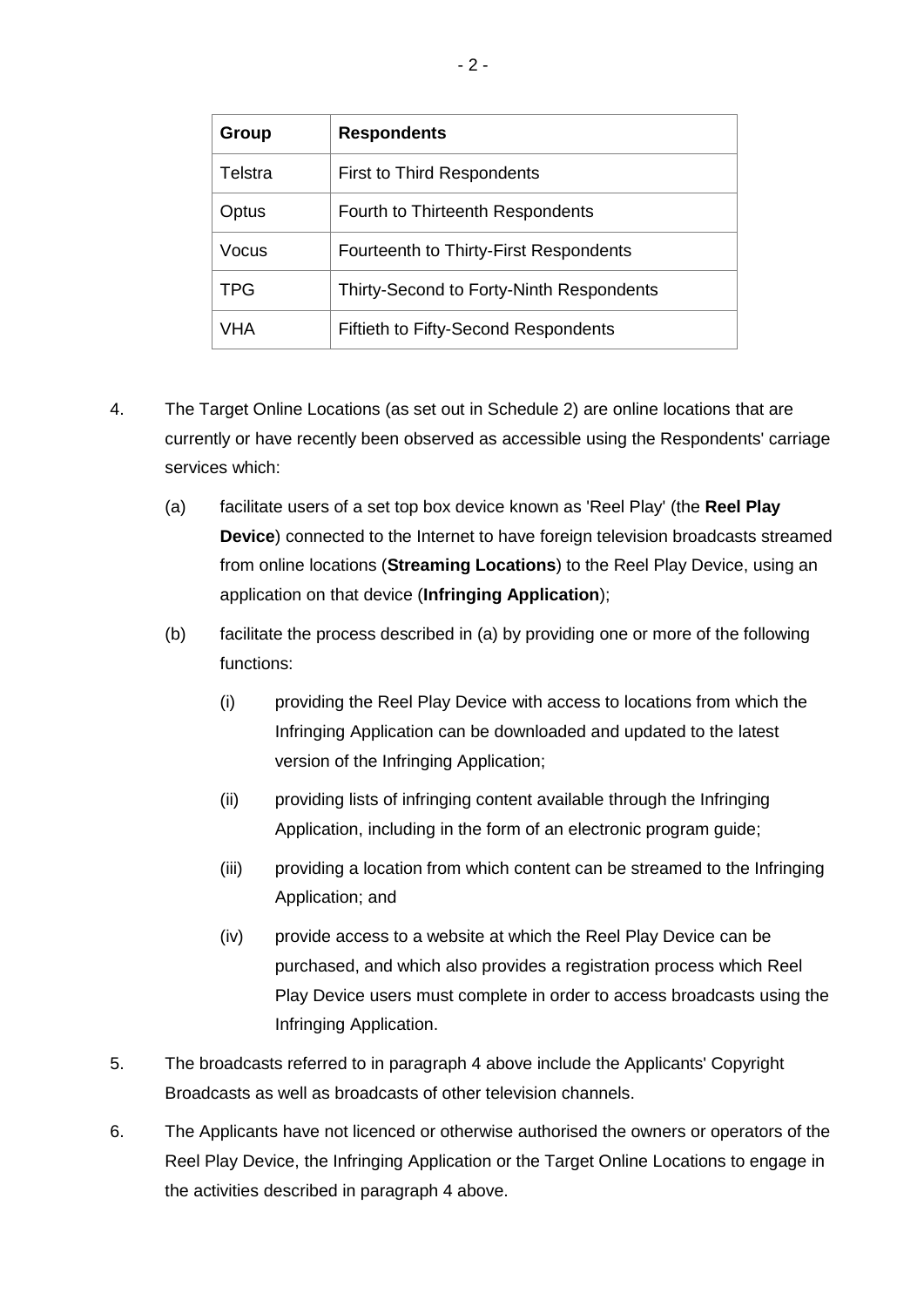7. The Applicants have liaised with the Respondents prior to the making of this application.

#### **B. THE RELIEF SOUGHT FROM THE COURT (AND AGAINST WHOM)**

- 8. The Applicants seek the relief set out in the accompanying Application, comprising:
	- (a) an Order under section 115A(2) of the Act requiring the Respondents to take reasonable steps to disable access to the Target Online Locations; and
	- (b) other ancillary orders which are in substantially the same form as those made by Nicholas J in the following proceedings which also concern set top boxes:
		- *(i) Roadshow Films Pty Limited v Telstra Corporation Limited* [2018] FCA 582; and
		- *(ii) Television Broadcasts Limited v Telstra Corporation Limited* [2018] FCA 1434.

# **C. THE PRIMARY LEGAL GROUNDS (CAUSES OF ACTION) FOR THE RELIEF SOUGHT**

- 9. The Respondents, being carriage service providers as defined in the *Telecommunications Act 1997* (Cth), provide access to the Target Online Locations.
- 10. Pursuant to section 115A(5A) of the Act, for the purposes of this proceeding, the Target Online Locations are presumed to be outside Australia, unless the contrary is established.
- 11. Without the licence or other permission of the Applicants, the owners or operators of the Target Online Locations infringe, or facilitate infringement of, the copyright subsisting in the Applicants' Copyright Broadcasts by facilitating users of the Infringing Application on the Reel Play Device to access Streaming Locations that, without licence or other permission of the Applicants and communicate the Applicants' Copyright Broadcasts to Reel Play Device users being an act referred to in section 87 of the Act.
- 12. The primary purpose of the Target Online Locations is to infringe, or to facilitate the infringement of, copyright within the meaning of section 115A of the Act.
- 13. With respect to the matters set out in section 115A(5) of the Act:
	- (a) some of the Target Online Locations make available or contain directories, indexes or categories of the means to infringe, or facilitate an infringement of, copyright;
	- (b) the owners or operators of the Target Online Locations demonstrate a flagrant disregard for copyright generally, in that they provide easy access to the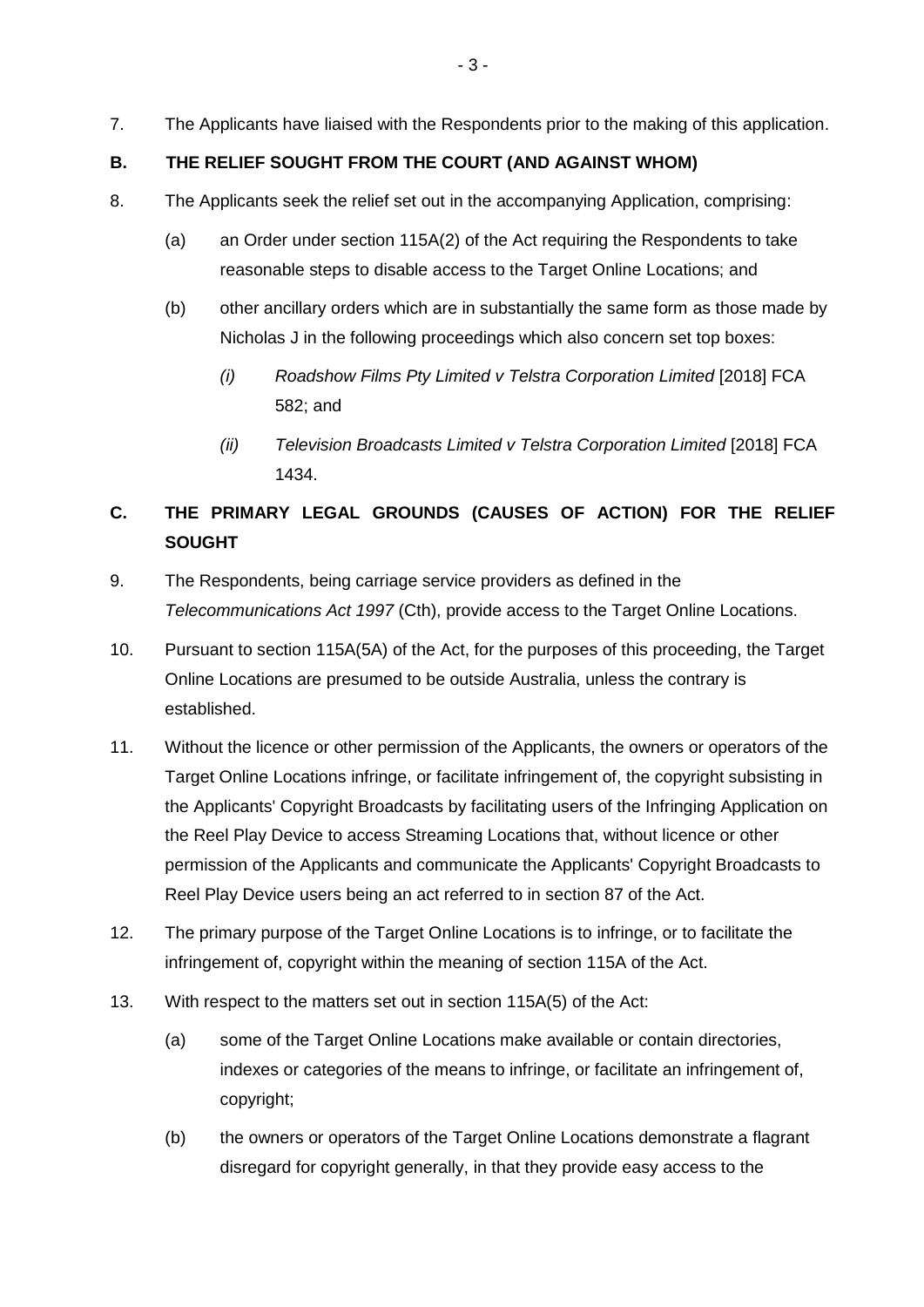protected copyright material of others, in exchange for fees, without the licence or authority of the copyright owner or exclusive licensee;

- (c) disabling access to the Target Online Locations is a proportionate response in the circumstances; and
- (d) disabling access to the Target Online Locations is in the public interest.
- 14. Accordingly, the Applicants seek orders in the form of the accompanying Original Application.

### **Certificate of lawyer**

I, Andrew Gavin Stewart, certify to the Court that, in relation to the Concise Statement filed on behalf of the Applicants, the factual and legal material available to me at present provides a proper basis for each allegation in the pleading.

Date: 13 February 2019

Menour

Signed by Andrew Gavin Stewart Lawyer for the Applicant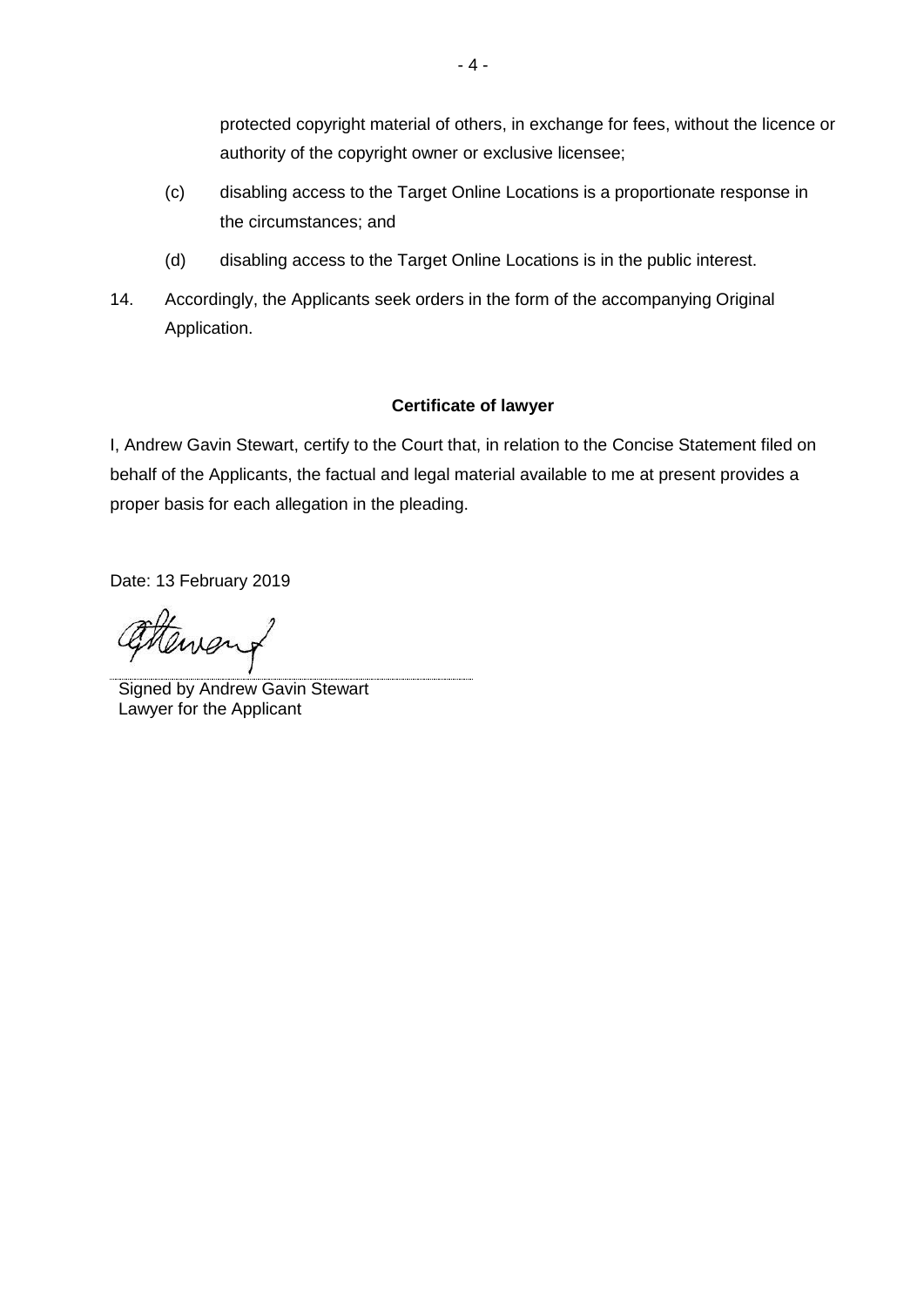### **Annexure A**

# **Applicants' Copyright Broadcasts**

| <b>Applicants'</b><br><b>Copyright Broadcasts</b> | <b>Copyright Owner</b>                                                                                                   | <b>Exclusive licensee</b>                                                                         | <b>Country of</b><br>origin |
|---------------------------------------------------|--------------------------------------------------------------------------------------------------------------------------|---------------------------------------------------------------------------------------------------|-----------------------------|
| <b>MBC</b>                                        | MBC FZ LLC,<br>incorporated in Dubai<br>Media City, Dubai,<br><b>UAE</b>                                                 | Overlook<br>Management B.V.,<br>Second Applicant                                                  | <b>UAE</b>                  |
| <b>MBC Masr</b>                                   | MBC FZ LLC,<br>incorporated in Dubai<br>Media City, Dubai,<br><b>UAE</b>                                                 | Overlook<br>Management B.V.,<br>Second Applicant                                                  | <b>UAE</b>                  |
| <b>MBC Drama</b>                                  | MBC FZ LLC,<br>incorporated in Dubai<br>Media City, Dubai,<br><b>UAE</b>                                                 | Overlook<br>Management B.V.,<br>Second Applicant                                                  | <b>UAE</b>                  |
| Al Arabiya                                        | MBC FZ LLC,<br>incorporated in Dubai<br>Media City, Dubai,<br><b>UAE</b>                                                 | Overlook<br>Management B.V.,<br>Second Applicant                                                  | <b>UAE</b>                  |
| <b>MTV Lebanon HD</b>                             | MTV S.A.L, a<br>company organized<br>and existing under<br>the laws of Lebanon                                           | <b>International Media</b><br><b>Distribution</b><br>(Luxembourg)<br>S.a.r.l., First<br>Applicant | Lebanon                     |
| <b>Al Jadeed</b>                                  | New TV, (AL<br>JADEED) a company<br>incorporated in<br>accordance with the<br>laws of Lebanon,<br><b>Third Applicant</b> | <b>International Media</b><br><b>Distribution</b><br>(Luxembourg)<br>S.a.r.l., First<br>Applicant | Lebanon                     |
| <b>LDC</b>                                        | LDCW Limited, a<br>company established<br>under the laws of<br>Cyprus                                                    | <b>International Media</b><br><b>Distribution</b><br>(Luxembourg)<br>S.a.r.l., First<br>Applicant | Lebanon                     |
| <b>OTV Lebanon</b>                                | Al Lubnaniah Lil<br>I'lam, organized and<br>existing under the<br>laws of Lebanon                                        | <b>International Media</b><br><b>Distribution</b><br>(Luxembourg)<br>S.a.r.l., First<br>Applicant | Lebanon                     |
| <b>Future TV</b>                                  | Future TV SAL, a<br>company organised<br>and existing under<br>the laws of Lebanon                                       | Overlook<br>Management B.V.,<br>Second Applicant                                                  | Lebanon                     |
| <b>NBN HD</b>                                     | <b>National</b><br><b>Broadcasting</b><br><b>Network SAL NBN</b>                                                         | <b>International Media</b><br><b>Distribution</b><br>(Luxembourg)<br>S.a.r.l., First<br>Applicant | Lebanon                     |
| <b>Arabica TV</b>                                 | Arabica<br><b>Entertainment S.A.L</b>                                                                                    | <b>International Media</b><br><b>Distribution</b><br>(Luxembourg)<br>S.a.r.l., First<br>Applicant | <b>UAE</b>                  |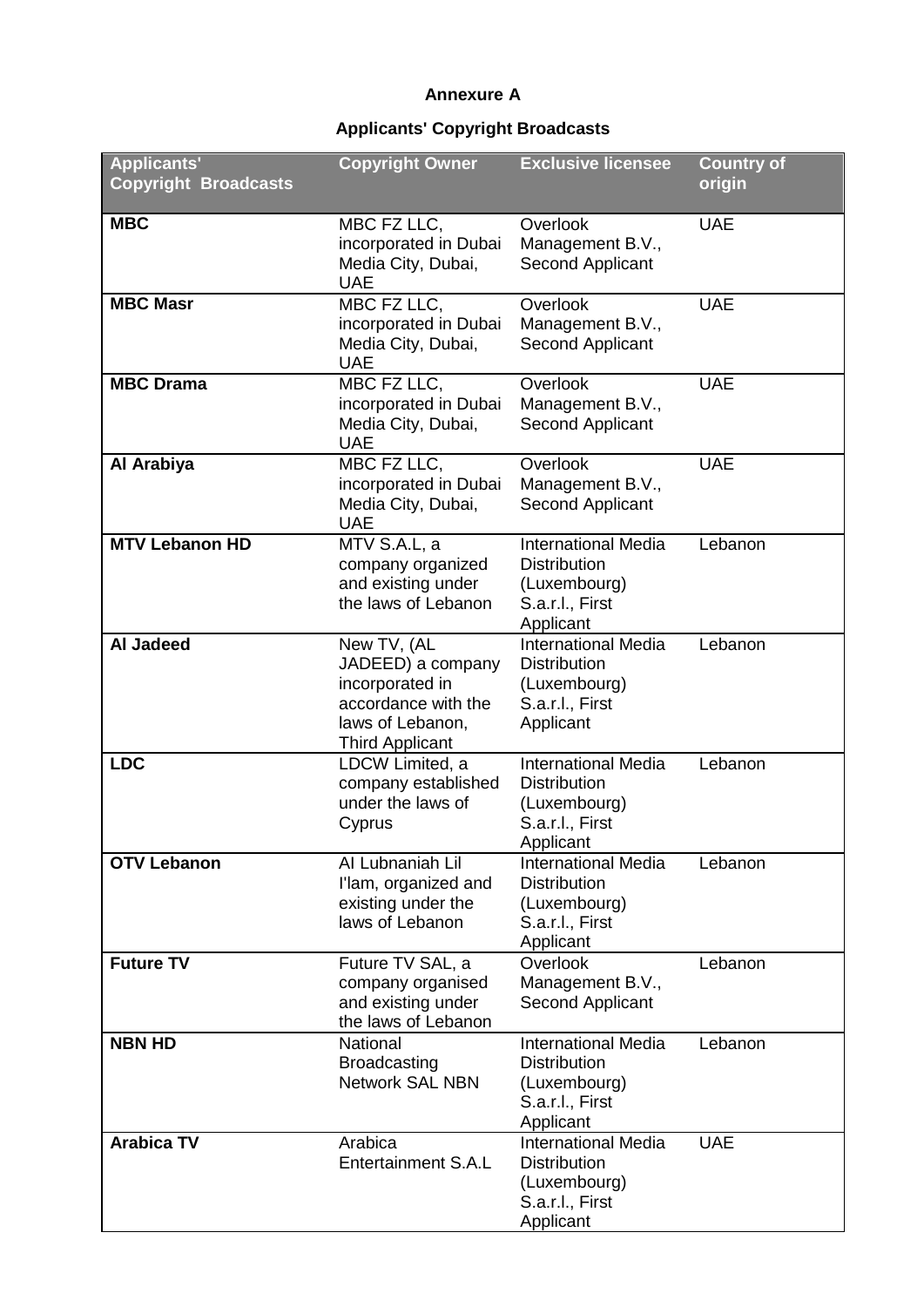| Aghani Aghani     | Aghani Aghani TV, a<br>company organised<br>and existing under<br>the laws of Lebanon                           | International Media<br><b>Distribution</b><br>(Luxembourg)<br>S.a.r.l., First<br>Applicant        | <b>UAE</b> |
|-------------------|-----------------------------------------------------------------------------------------------------------------|---------------------------------------------------------------------------------------------------|------------|
| <b>Noursat</b>    | Telelumiere S.A.L,<br>organised and<br>existing in<br>accordance with the<br>laws of Lebanon                    | <b>International Media</b><br><b>Distribution</b><br>(Luxembourg)<br>S.a.r.l., First<br>Applicant | Lebanon    |
| <b>BBC Arabic</b> | <b>British Broadcasting</b><br>Corporation, a<br>company organised<br>and existing under<br>the laws of England | <b>International Media</b><br><b>Distribution</b><br>(Luxembourg)<br>S.a.r.l., First<br>Applicant | UK         |
| <b>Attica TV</b>  | <b>Attica Publications</b><br>S.A., organised and<br>existing under the<br>laws of Greece                       | Overlook<br>Management B.V.,<br>Second Applicant                                                  | Greece     |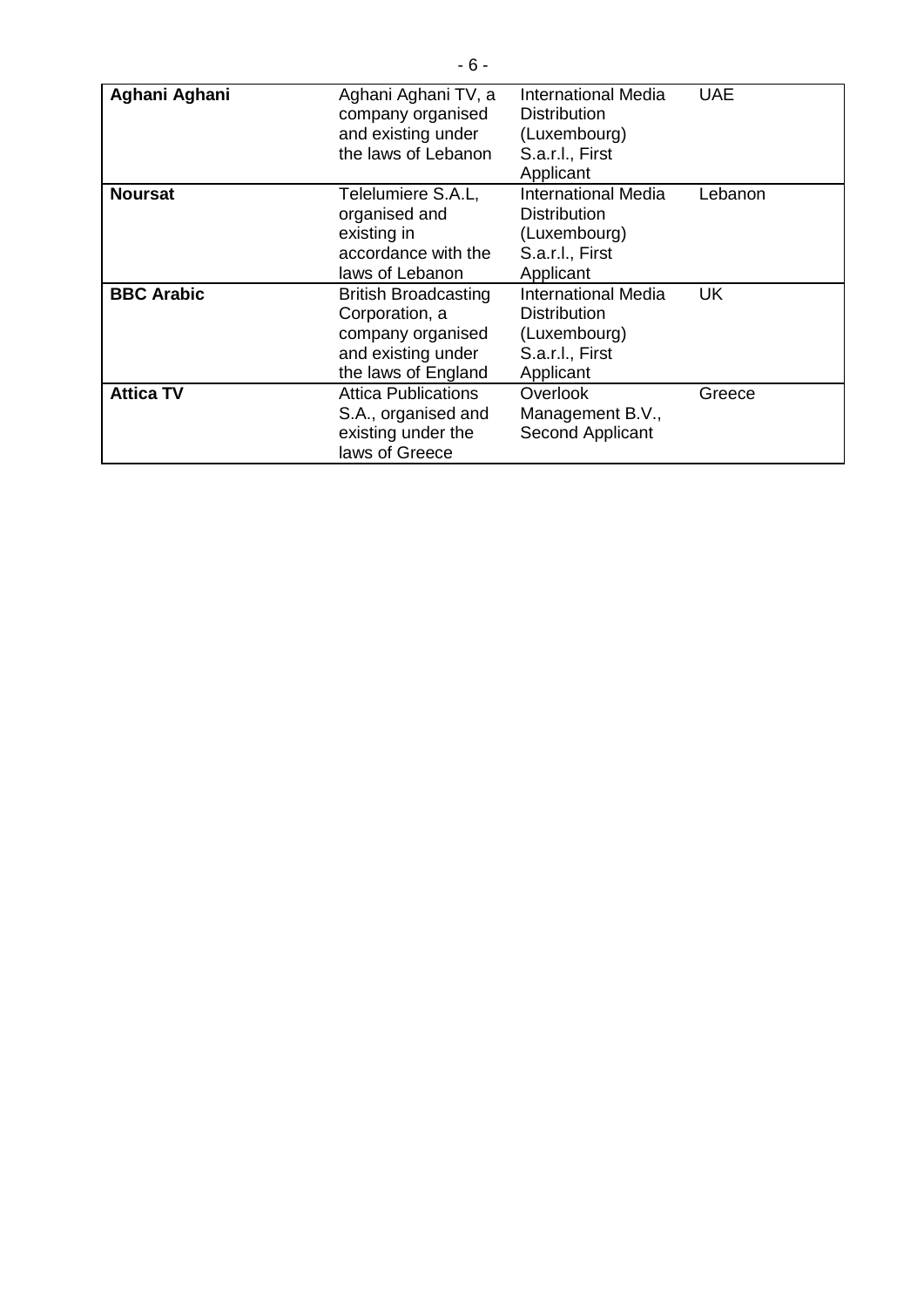## **Annexure B**

### **Section 120 Leave Sought**

| <b>Copyright Owner</b>                                                                             | <b>Applicants' Copyright Broadcasts</b> |
|----------------------------------------------------------------------------------------------------|-----------------------------------------|
| MBC FZ LLC, incorporated in Dubai Media City,<br>Dubai, UAE                                        | <b>MBC</b>                              |
| MBC FZ LLC, incorporated in Dubai Media City,<br>Dubai, UAE                                        | <b>MBC Masr</b>                         |
| MBC FZ LLC, incorporated in Dubai Media City,<br>Dubai, UAE                                        | <b>MBC</b> Drama                        |
| MBC FZ LLC, incorporated in Dubai Media City,<br>Dubai, UAE                                        | Al Arabiya                              |
| MTV S.A.L, a company organized and existing<br>under the laws of Lebanon                           | MTV Lebanon HD                          |
| LDCW Limited, a company established under<br>the laws of Cyprus                                    | <b>LDC</b>                              |
| AI Lubnaniah Lil I'lam, organized and existing<br>under the laws of Lebanon                        | <b>OTV Lebanon</b>                      |
| Future TV SAL, a company organised and<br>existing under the laws of Lebanon                       | <b>Future TV</b>                        |
| National Broadcasting Network SAL NBN<br>organised and existing under the laws of<br>Lebanon       | <b>NBN HD</b>                           |
| Arabica Entertainment S.A.L                                                                        | Arabica TV                              |
| Aghani Aghani TV, a company organised and<br>existing under the laws of Lebanon                    | Aghani Aghani                           |
| Telelumiere S.A.L, organised and existing in<br>laccordance with the laws of Lebanon               | <b>Noursat</b>                          |
| British Broadcasting Corporation, a company<br>organised and existing under the laws of<br>England | <b>BBC Arabic</b>                       |
| Attica Publications S.A., organised and existing<br>under the laws of Greece                       | <b>Attica TV</b>                        |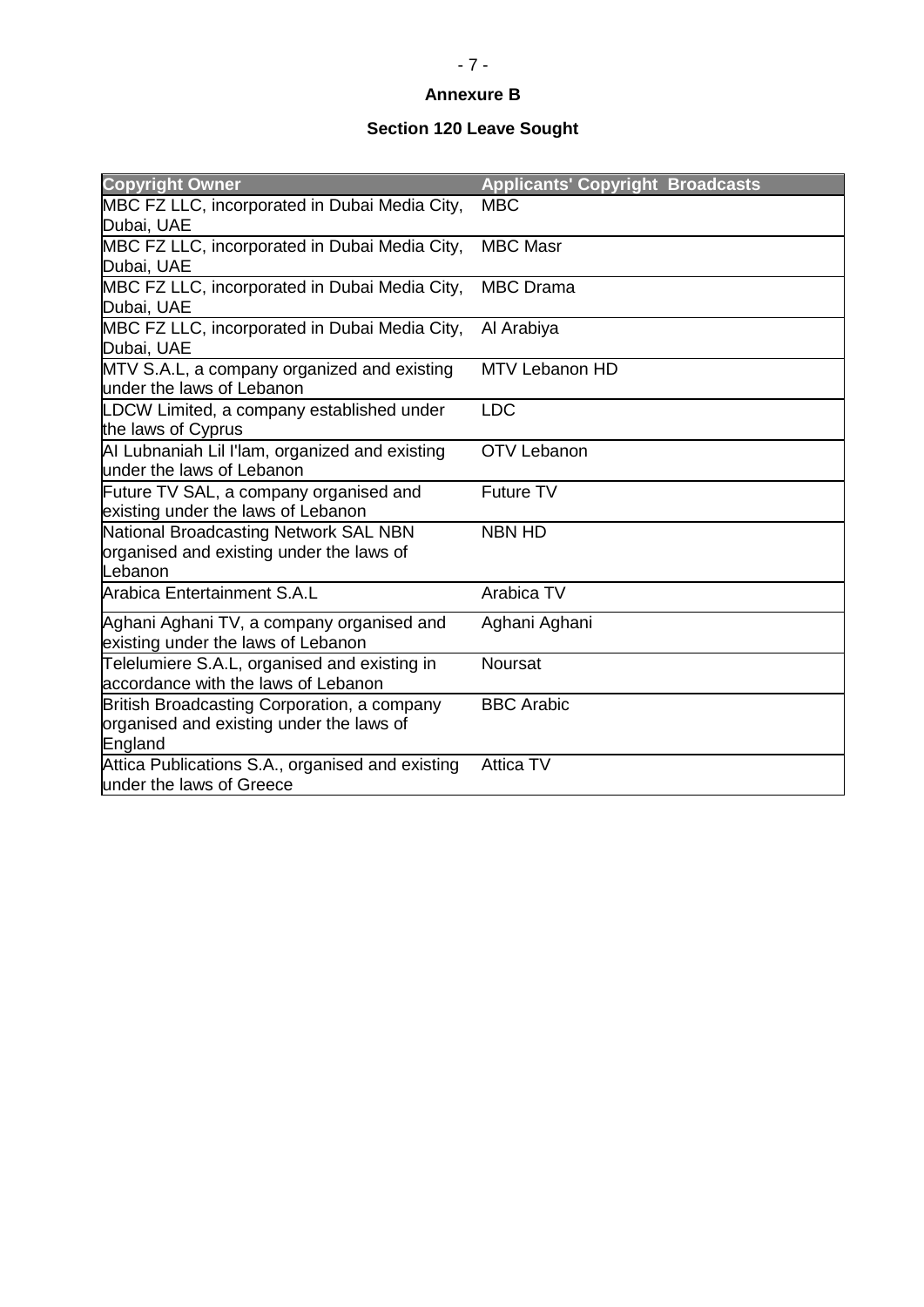### **Schedule 1**

Federal Court of Australia No. No. District Registry: New South Wales Division: General

#### **Applicants**

| Second Applicant: | Overlook Management B. V., a company incorporated<br>under the laws of The Netherlands |
|-------------------|----------------------------------------------------------------------------------------|
| Third Applicant:  | New TV, (AL JADEED) a company incorporated in<br>accordance with the laws of Lebanon   |

#### **Respondents**

Twenty-Fifth Respondent: ClubTelco Pty Ltd (ACN 144 488 620)

Second Respondent: Pacnet Internet (A) Pty Ltd (ACN 085 213 690) Third Respondent: Pacnet Services (A) Pty. Ltd. (ACN 056 783 852) Fourth Respondent: Optus Mobile Pty Limited (ACN 054 365 696) Fifth Respondent: Optus Networks Pty Limited (ACN 008 570 330) Sixth Respondent: Optus ADSL Pty Limited (ACN 138 676 356) Seventh Respondent: Optus Satellite Pty Limited (ACN 091 790 313) Eighth Respondent: Uecomm Operations Pty Limited (ACN 093 504 100) Ninth Respondent: Vividwireless Pty Limited (ACN 137 696 461) Tenth Respondent: Optus Internet Pty Limited (ACN 083 164 532) Eleventh Respondent: Virgin Mobile (Australia) Pty Limited (ACN 092 726 442) Twelfth Respondent: Alphawest Services Pty Limited (ACN 009 196 347) Thirteenth Respondent: Optus Wholesale Pty Limited (ACN 092 227 551) Fourteenth Respondent: M2 Wholesale Pty Ltd (ABN 99 119 220 843) Fifteenth Respondent: M2 Wholesale Services Pty Ltd (ACN 119 220 843) Sixteenth Respondent: M2 Commander Pty Ltd (ACN 136 950 082) Seventeenth Respondent: Primus Network (Australia) Pty Ltd (ACN 109 142 216) Eighteenth Respondent: Primus Telecommunications Pty Ltd (ACN 071 191 396) Nineteenth Respondent: Primus Telecommunications (Australia) Pty Ltd (ACN 061 754 943) Twentieth Respondent: Dodo Services Pty Ltd (ACN 158 289 331) Twenty-First Respondent: Engin Pty Ltd (ACN 080 250 371) Twenty-Second Respondent: Eftel Corporate Pty Ltd (ACN 154 634 054) Twenty-Third Respondent: Eftel Retail Pty Ltd (ACN 092 667 126) Twenty-Fourth Respondent: Eftel Wholesale Pty Ltd (ACN 123 409 058)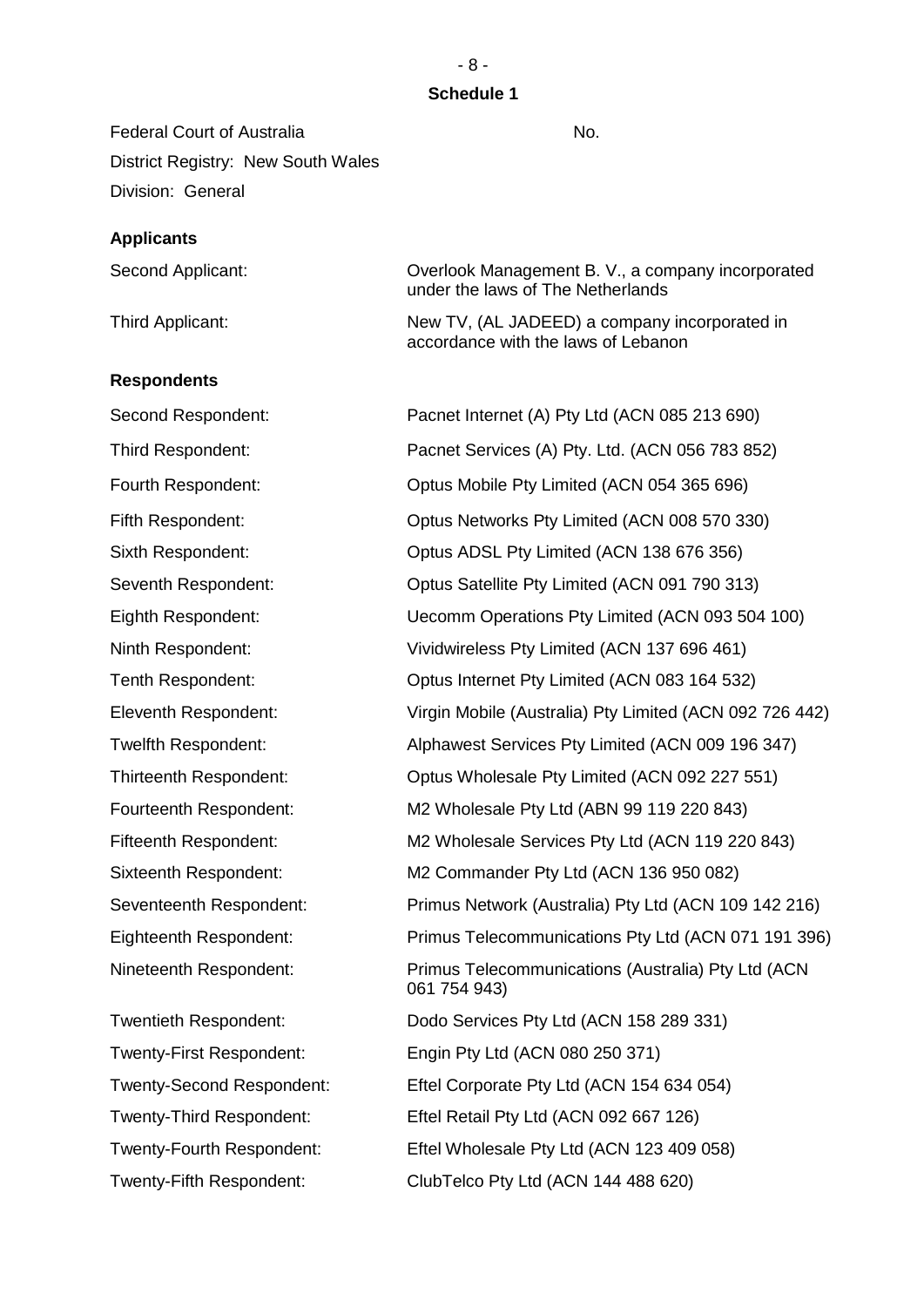Date: 13 February 2019

Twenty-Sixth Respondent: Wholesale Communications Group Pty Ltd (ACN 109 626 011) Twenty-Seventh Respondent: 2Talk Pty Ltd (ACN 161 656 499) Twenty-Eighth Respondent: Vocus Pty Ltd (ACN 127 842 853) Twenty-Ninth Respondent: Amcom IP Tel Pty Ltd (ACN 065 092 962) Thirtieth Respondent: Amnet Broadband Pty Ltd (ACN 092 472 350) Thirty-First Respondent: Nextgen Networks Pty Ltd (ACN 094 147 403) Thirty-Second Respondent: TPG Internet Pty Ltd (ACN 068 383 737) Thirty-Third Respondent: TPG Network Pty Ltd (ACN 003 064 328) Thirty-Fourth Respondent: FTTB Wholesale Pty Ltd (ACN 087 533 328) Thirty-Fifth Respondent: Chariot Pty Ltd (ACN 088 377 860) Thirty-Sixth Respondent: Soul Pattinson Telecommunications Pty Limited (ACN 001 726 192) Thirty-Seventh Respondent: SPT Telecommunications Pty Limited (ACN 099 173 770) Thirty-Eighth Respondent: SPTCom Pty Limited (ACN 111 578 897) Thirty-Ninth Respondent: Soul Communications Pty Ltd (ACN 085 089 970) Fortieth Respondent: PIPE Networks Pty Limited (ACN 099 104 122) Forty-First Respondent: IntraPower Terrestrial Pty Ltd (ACN 081 193 259) Forty-Second Respondent: iiNet Limited (ACN 068 628 937) Forty-Third Respondent: Internode Pty Ltd (ABN 82 052 008 581) Forty-Fourth Respondent: TransACT Capital Communications Pty Ltd (ACN 093 966 888) Forty- Fifth Respondent: TransACT Victoria Communications Pty Ltd (ACN 063 024 475) Forty-Sixth Respondent: Westnet Pty Ltd (ACN 086 416 908) Forty-Seventh Respondent: Adam Internet Pty Ltd (ACN 055 495 853) Forty-Eighth Respondent: AAPT Limited (ACN 052 082 416) Forty-Ninth Respondent: Request Broadband Pty Ltd (ACN 091 530 586) Fiftieth Respondent: Vodafone Hutchison Australia Pty Limited (ACN 096 304 620) Fifty-First Respondent: Vodafone Australia Limited (ABCN 056 161 043) Fifty-Second Respondent: Vodafone Pty Limited (ACN 062 954 554)